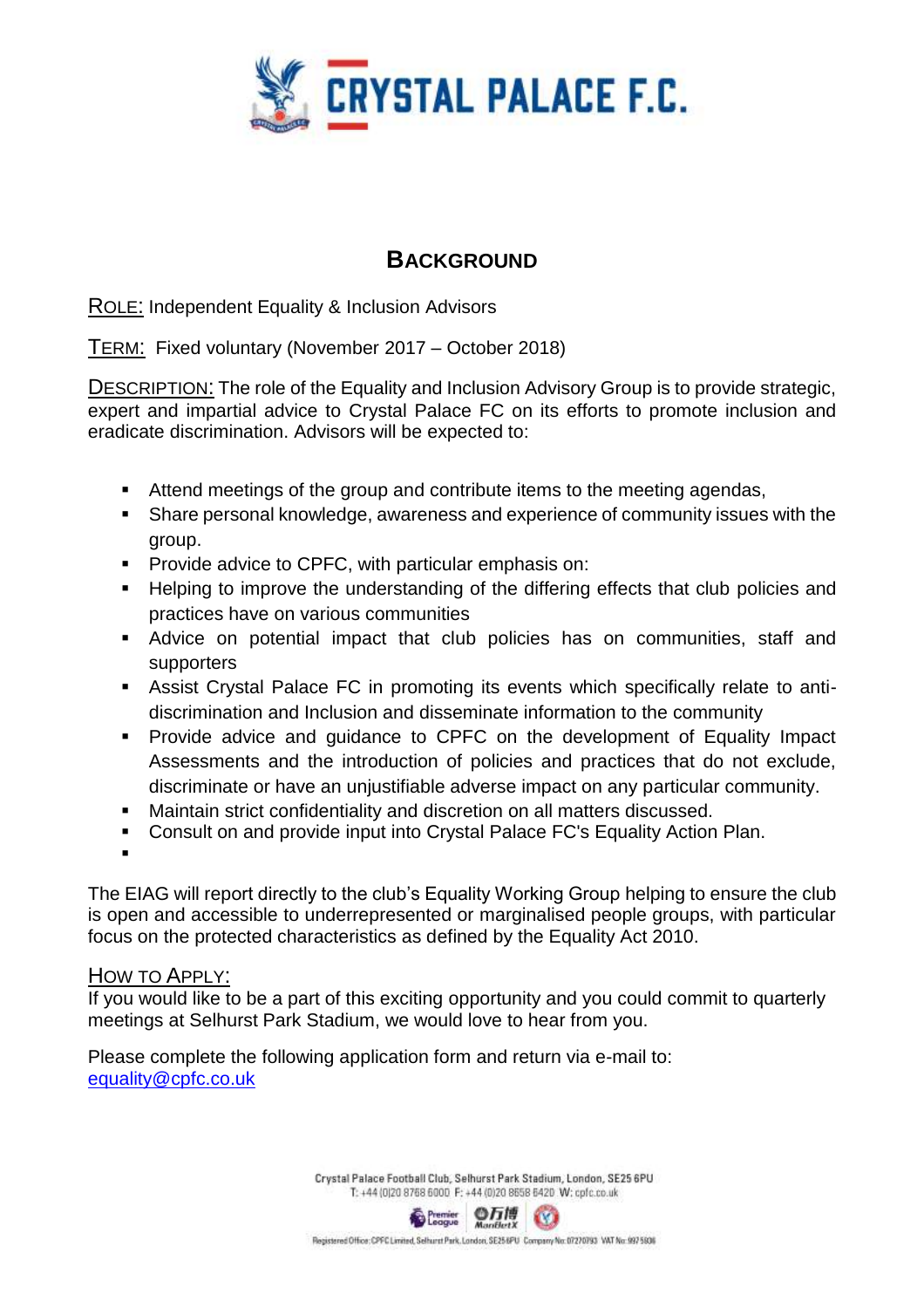## **APPLICATION**

Applicant's name: \_\_\_\_\_\_\_\_\_\_\_\_\_\_\_\_\_\_\_\_ Organisations represented: \_\_\_\_\_\_\_\_\_\_\_\_\_\_

Applicant's position: \_\_\_\_\_\_\_\_\_\_\_\_\_\_\_\_\_ Organisations website: \_\_\_\_\_\_\_\_\_\_\_\_\_\_\_\_\_

Use the box below to tell us about the organisation you represent, including briefly about its mission and history:

Do you, or the organisation you represent, have any experience providing guidance and expertise to private companies on issues relating to equality, inclusion and diversity?